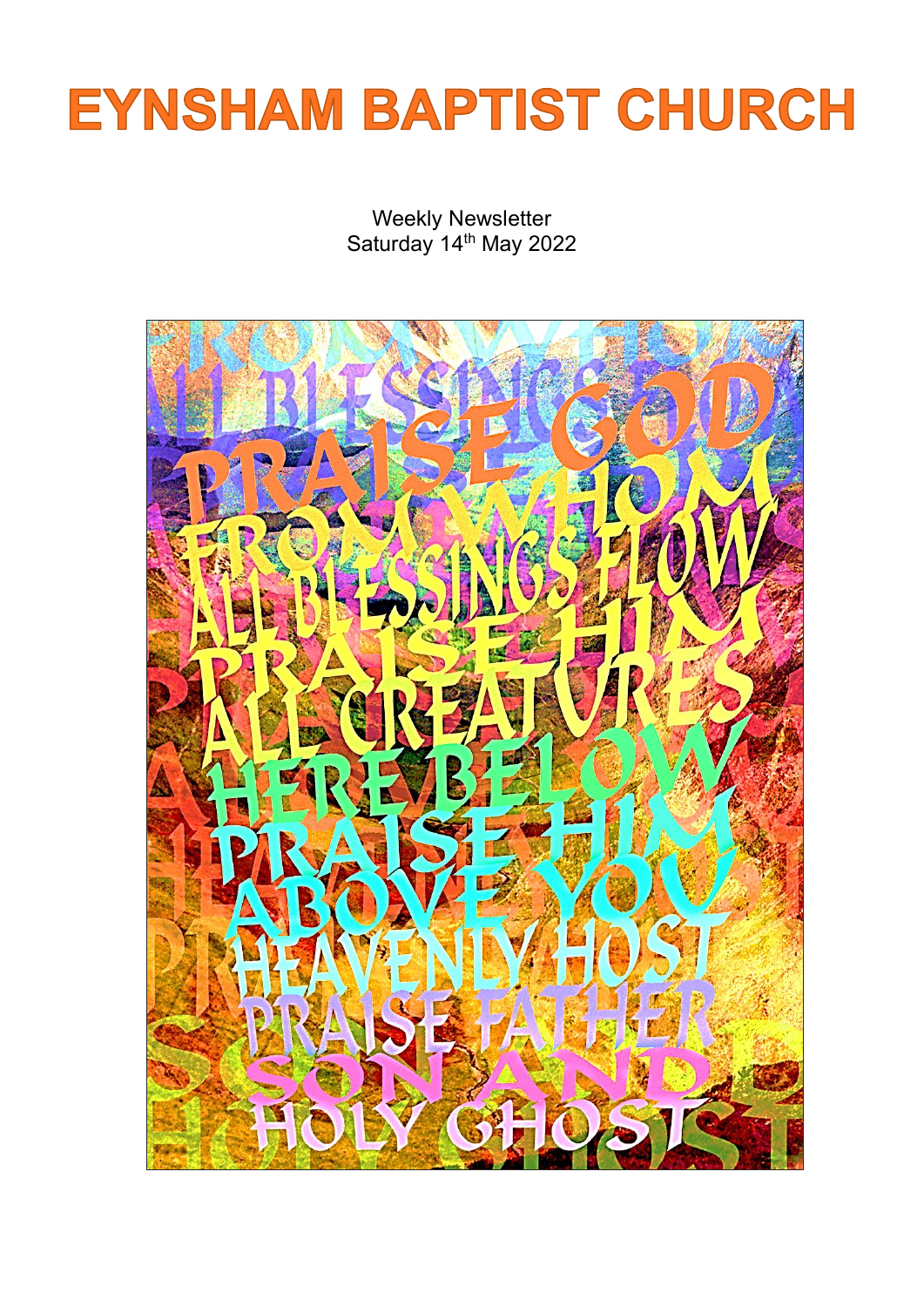#### **SAT / SUN 14th - 15th MAY**

**Baptist Assembly in Bournemouth** live broadcast details can be found on: **[https://www.baptist.org.uk/Groups/247895/](https://www.baptist.org.uk/Groups/247895/The_Baptist_Assembly.aspx) [The\\_Baptist\\_Assembly.aspx](https://www.baptist.org.uk/Groups/247895/The_Baptist_Assembly.aspx)**

**Zoltan will be attending the Assembly Friday - Monday so please contact one of the Diaconate during that time if necessary.**

**\_\_\_\_\_\_\_\_\_\_\_\_\_\_\_\_\_\_\_\_\_\_\_\_\_\_\_\_\_\_\_**

# **SUNDAY 15th MAY**

#### **COMMUNION SERVICE at 10.30 a.m.**

#### **Led by Maureen Thompson and Revd Dr Nick Wood**

Whole-life discipleship - Why Is our context important?

**LIVESTREAMED. If you prefer not to be on camera please let us know at the start of the service.**

# **TUESDAY 17th MAY**

**3.00 p.m. 114 Club** at David and Lin's.

#### **THURSDAY 19th MAY**

**10.00 a.m. Needle & Thread** in the hall.

**12 noon Communion** short reflective service at which all are welcome.

**1.00 p.m. Lunch Club** Booking is necessary: please contact Maureen on 881808 or Pamela on 426203.

#### **SATURDAY 21st MAY**

**10 - 12 Tweens Breakfast Club** for 10- 12 year olds.

#### **SATURDAY 21st MAY**

**10.30 a.m. St Leonard's Grand Plant Sale** in the Square + refreshments and sales tables - more details from Janet Haskett on 882488.

#### **SUNDAY 22nd MAY**

**12.00 noon Church Meeting** at EBC**.**

**\_\_\_\_\_\_\_\_\_\_\_\_\_\_\_\_\_\_\_\_\_\_\_\_\_\_\_\_\_\_\_**

#### **CHRISTIAN AID WEEK 15th - 21st May**

There is no formal collection this year, but there are several ways to give:

Online **[www.christianaid.org.uk](http://www.christianaid.org.uk/)**

**Direct into Christian Aid bank** telephone 020 7523 2226.

**By telephone** - 020 7523 2269 via credit or debit card.

#### **MONDAY 16th MAY**

**7.00 p.m. Prayers on zoom**. This week led by Maureen and Marcus. **Login:** Meeting ID: 821 2089 8795 Passcode: 994274 **[https://us02web.zoom.us/j/82120898795?p](https://us02web.zoom.us/j/82120898795?pwd=ejN4RU8rSkpDRFlxYlJQbEhHUytlZz09) [wd=ejN4RU8rSkpDRFlxYlJQbEhHUytlZz09](https://us02web.zoom.us/j/82120898795?pwd=ejN4RU8rSkpDRFlxYlJQbEhHUytlZz09)**

## **CHRISTINE RUSSELL**

We are sad to report the death of Christine Russell who passed away peacefully on Tuesday 10<sup>th</sup> May in Mill House Nursing Home. Christine was a member at EBC for several years before moving to the nursing home and was actively involved in EBC life. We send our sympathy and love to Christine's family and pray they will know God's comfort at this sad time.

## **PRAYERS**

We are asked to pray for several members of our church family who are facing tough times with health issues: those who have received a serious

**\_\_\_\_\_\_\_\_\_\_\_\_\_\_\_\_\_\_\_\_\_\_\_\_\_\_\_\_\_\_\_**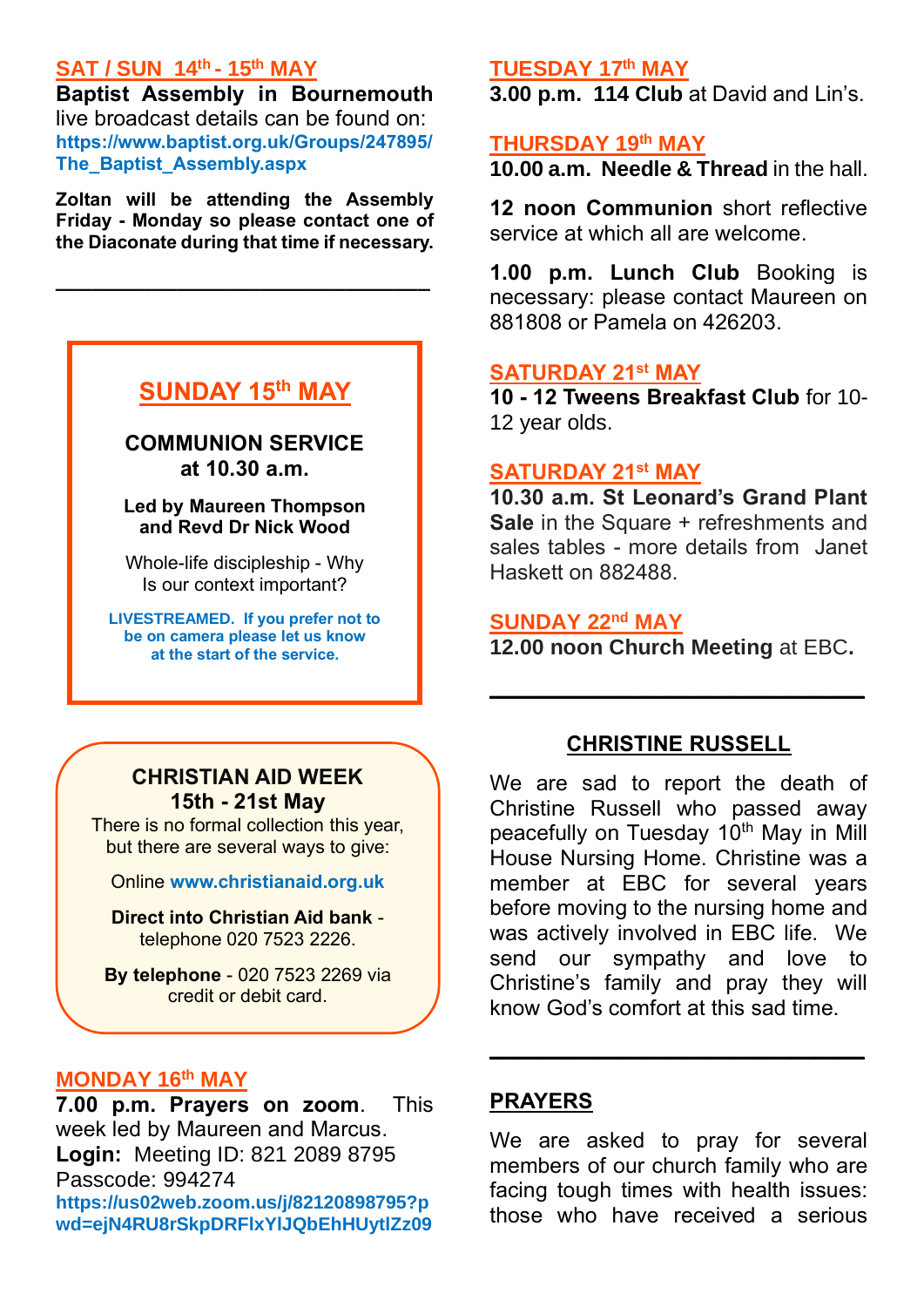diagnosis and those who are not healing as they would wish after surgery. We pray all will know God's peace and healing hand and will feel the love and support of the EBC family. *(names only published with given permission).*

\*\*\* Zoltan and Marta are attending the Baptist Assembly in Bournemouth and we pray that they will find this a time of spiritual uplift and refreshment**.**

**\*\*\*** We pray for Marta as she then travels to Romania to support her mother who is having cataract surgery. We pray for safe travelling and that the surgery and recovery will go well.

\*\*\*

We pray for our Tweens Breakfast Club (10-12 year olds) who meet fortnightly for breakfast, craft and Christian discussion, and for Zoltan, Sue and June who run this event. Their recent Coffee Morning was a great success and these young people were a delight and a source of great encouragement.

## **THANKS to the TWEENS**

**\_\_\_\_\_\_\_\_\_\_\_\_\_\_\_\_\_\_\_\_\_\_\_\_\_\_\_\_\_\_\_**

What a lovely Saturday morning we all had at their 'Cafe'. The waiters and waitresses were very attentive, polite and helpful. Also, I must comment on the large variety of cakes there were - I think we all ate more than we should!

> '*God bless the Food Superfluous, And may it put No more weight on us. Amen.*

Thank you to Sue Law for all your hard work.

**Chris Ward**

The Tweens raised a total of £381.00 for their end of term activities and thank everyone for coming along and making this event such a success. Thanks also to everyone who helped in any way e.g. by baking, washing up or clearing away. Ī

#### **ASYLUM WELCOME**

Donations still needed. Please speak to Marcus Thompson on 01865 881808.

**\_\_\_\_\_\_\_\_\_\_\_\_\_\_\_\_\_\_\_\_\_\_\_\_\_\_\_\_\_\_\_**

## **EYNSHAM COMMUNITY LARDER**

Call Bob Thiele on 07738 063083 or email **[eynshamhelp@gmail.com](mailto:eynshamhelp@gmail.com)**There are *Donation points* in Co-op, Spar, Market Garden and Tesco.

**\_\_\_\_\_\_\_\_\_\_\_\_\_\_\_\_\_\_\_\_\_\_\_\_\_\_\_\_\_\_\_**

# **EYNSHAM BAPTIST CHURCH**

Lombard Street, Eynsham OX29 4HT Tel: 01865 882203 (ansaphone) **eynsham.baptists@gmail.com** 

## **MINISTER Revd Dr Zoltan Biro** Tel: 01865 881670

Mob: 07846 653457

## **DIACONATE**

**Sheila Wood - Church Secretary** 01993 650263 **Angie Cox** 01865 880563 **June Poole** 01865 375130 **Maureen Thompson** 01865 881808 **Nick Wood - Finance Deacon** 01993 650263 **Sue Law** 07796 955472

## **HALL BOOKINGS**

**Rebecca Carley** 07554 012535 **rccarley@outlook.com**